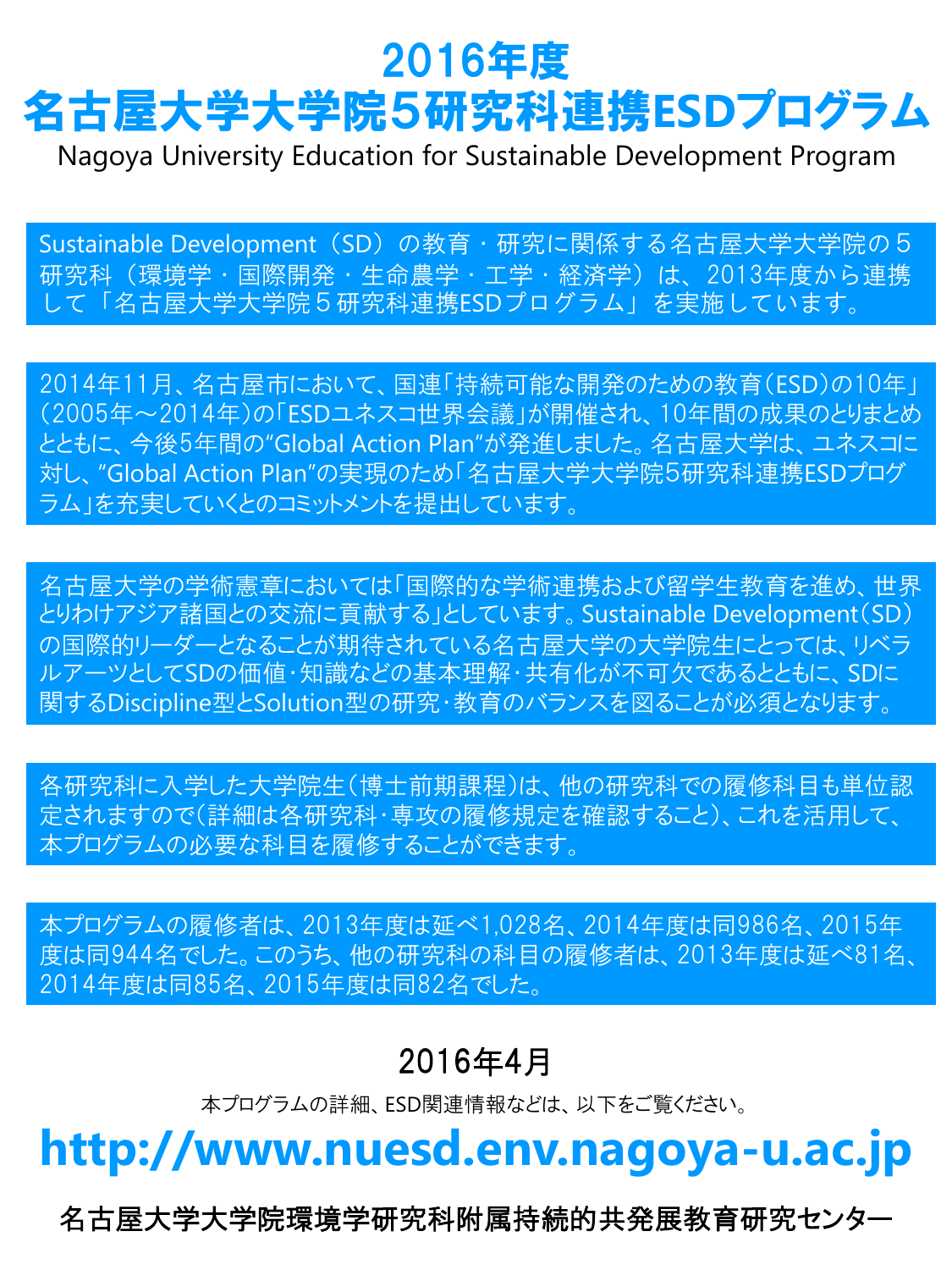### 2016年度5研究科連携ESDプログラム (研究科別授業科目一覧)

英語開講科目

英語対応科目

| 環境学研究科               | シラバスURL: http://www.env.nagoya-u.ac.jp/syllabus/cur/sylla_senko.php?sen=common&kat=ze                  |      |                |                       |                |                          |                                                                                             |           |                          |
|----------------------|--------------------------------------------------------------------------------------------------------|------|----------------|-----------------------|----------------|--------------------------|---------------------------------------------------------------------------------------------|-----------|--------------------------|
|                      | 授業科目                                                                                                   | 授業形態 | 対象年次           | 学期                    | 単位数            | 講義室                      | 授業担当教員                                                                                      | 曜日        | 時限                       |
| 環境学のフロンティア1          | Frontiers of Environmental Studies 1                                                                   | 講義   | M 1, 2         | 後期<br>(※1と2が<br>隔年開講) | $\overline{2}$ | 環境講2                     | 篠田 雅人 教授(代表)                                                                                | 水         | 4                        |
| 環境学フィールドセミナー         | Field Seminar on Environmental<br><b>Studies</b>                                                       | 演習   | M 1, 2         | 前期                    | $\overline{2}$ | 環境講1                     | 山口 靖 教授(代表)                                                                                 | 水         | 5                        |
| 環境イノベーション            | Eco-Business Innovation                                                                                | 講義   | M 1, 2         | 後期                    | 2              | 環境講1                     | 安田 公昭 寄附研究部門教授 ほか                                                                           | 金         | 3                        |
| 人間生態システム論            | Social-Ecological Systems                                                                              | 講義   | M 1, 2         | 後期                    | $\overline{2}$ | 環境講1                     | 夏原 由博教授                                                                                     | 水         | $\overline{2}$           |
| 持続可能な開発入門            | Introduction for Sustainable<br>Development                                                            | 講義   | M 1.2          | 前期                    | $\overline{2}$ | 環境講3                     | 竹内 恒夫 教授、高野 雅夫 教授 ほか                                                                        | 水         | 3                        |
| 持続可能性と環境学            | Sustainability and Environmental<br><b>Studies</b>                                                     | 講義   | M 1, 2         | 後期                    | $\overline{2}$ | 環境講2                     | 谷川 寛樹 教授、森川 高行 教授                                                                           | 金         | $2^{\circ}$              |
| 水の環境学                | Studies on Water Environment                                                                           | 講義   | M 1, 2         | 前期                    | $\overline{2}$ | 環境講3                     | 河村 則行 准教授(代表)                                                                               | 水         | $\overline{2}$           |
| 資源・エネルギーの環境学         | Environmental Studies on Natural<br>Resources and Energy                                               | 講義   | M 1, 2         | 前期                    | $\overline{2}$ | 環境講2                     | 高野 雅夫 教授                                                                                    | 木         | $\overline{2}$           |
| 持続可能な地域づくり実践<br>セミナー | Practical Seminar on Developing<br>Sustainable Local Communities                                       | 演習   | M 1, 2         | 通年                    | $\overline{4}$ | 環境講3                     | 高野 雅夫 教授                                                                                    | 月         | 3                        |
| 総合防災論1A(自然編)         | Science and Technology for Disaster<br>Mitigation 1A: Understanding Natural<br>Hazard                  | 講義   | M 1, 2         | 前期                    | $\overline{2}$ | 環境講3                     | 鈴木 康弘 教授、古本 宗充 教授、山岡 耕春<br>教授、飛田 潤 教授、野田 利弘 教授、水谷 法<br>美 教授、護 雅史 特任教授、堀 和明 准教授、<br>廣井 悠 准教授 | 金         | $\overline{2}$           |
| 総合防災論1B(社会編)         | Science and Technology for Disaster<br>Mitigation 1B: Social Science<br>Approaches                     | 講義   | M 1, 2         | 後期                    | $\overline{2}$ | 環境講2                     | 高橋 誠 教授、黒田 由彦 教授、田中 重好 教<br>授、室井 研二 准教授                                                     | 水         | $\mathbf{1}$             |
| 総合防災論2(減災編)          | Science and Technology for Disaster<br>Mitigation 2: Methodology for Disaster<br>Mitigation            | 講義   | M 1, 2         | 後期                    | $\overline{2}$ | 減災館減災<br>ホール             | 長江 拓也 准教授、福和 伸夫 教授                                                                          | 木         | $\overline{2}$           |
| 総合防災論3A(実践編1)        | Science and Technology for Disaster<br>Mitigation 3A: Practical Actions for<br>Disaster Mitigation (1) | 講義   | M 1, 2         | 前期                    | $\mathbf{1}$   | 減災館減災<br>ホール(予定)         | 飛田 潤 教授                                                                                     | 不定        |                          |
| 総合防災論3B(実践編2)        | Science and Technology for Disaster<br>Mitigation 3B: Practical Actions for<br>Disaster Mitigation (2) | 講義   | M 1, 2         | 後期                    | $\mathbf{1}$   | 減災館減災<br>ホール(予定)         | 飛田 潤 教授                                                                                     | 不定        |                          |
| 低炭素都市学               | Low Carbon Cities Studies                                                                              | 講義   | M <sub>1</sub> | 前期                    | $\overline{2}$ | 環境講2                     | 谷川 寛樹 教授、Heinz Schandl 客員教授、藤田<br>壮 客員教授、藤井 実 客員教授                                          | 水         | $\overline{2}$           |
| 気候変動政策論              | <b>Climate Change Policies</b>                                                                         | 講義   | M1.2           | 開講なし                  | $\overline{2}$ | $\overline{\phantom{0}}$ |                                                                                             | $\lambda$ | $\overline{\phantom{a}}$ |
| 水・廃棄物政策論             | Water and Waste Management<br>Policies                                                                 | 講義   | M <sub>1</sub> | 前期                    | $\overline{2}$ | 環境講1                     | Victor Muhandiki 特任教授                                                                       | 水         | $\mathbf{1}$             |
| 環境資源論                | Theory of Environmental Resources<br>Management                                                        | 講義   | M 1, 2         | 開講なし                  | $\overline{2}$ | $\qquad \qquad -$        |                                                                                             |           |                          |
| 環境都市システム論            | Environmental Urban Systems                                                                            | 講義   | M 1, 2         | 開講なし                  | $\overline{2}$ |                          |                                                                                             |           |                          |
| 環境コミュニケーション          | English Communication in<br><b>Environmental Issues</b>                                                | 講義   | M 1, 2         | 前期                    | $\overline{2}$ | 環境講2                     | Victor Muhandiki 特任教授                                                                       | 火         | $5\phantom{.0}$          |
| 環境学英語特別講義1           | Special Lecture on Environmental<br>Studies (English language) 1                                       | 講義   | M 1, 2         | 随時                    | $\mathbf{1}$   |                          | 教務委員会                                                                                       | 不定        |                          |
| 環境学英語特別講義2           | Special Lecture on Environmental<br>Studies (English language) 2                                       | 講義   | M 1, 2         | 随時                    | $\mathbf{1}$   |                          | 教務委員会                                                                                       | 不定        |                          |
| 地球惑星科学概論             | Introduction to Earth and Planetary<br>Sciences                                                        | 講義   | M 1, 2         | 後期                    | $\overline{2}$ | 環境講1                     | 城野 信一 教授、桂木 洋光 准教授、平原 靖<br>大 准教授、須藤 斎 准教授、三村 耕一 准教<br>授、橋本 千尋 准教授                           | 火         | $\mathbf{1}$             |
| 温暖化概論                | Global and Urban Warmings                                                                              | 講義   | M 1, 2         | 前期                    | $\overline{2}$ | 環境講1                     | 甲斐 憲次 教授、篠田 雅人 教授、長田 和雄<br>准教授、藤田 耕史 准教授 ほか                                                 | 火         | $\mathbf{1}$             |
| すまいと環境               | Housing and Environment                                                                                | 講義   | M 1, 2         | 後期                    | $\overline{2}$ | 環境講3                     | 齋藤 輝幸 准教授、久野 覚 教授、片木 篤 教<br>授、恒川 和久 准教授、勅使川原 正臣 教授、<br>古川 忠稔 准教授                            | 火         | $\overline{2}$           |
| 環境政策論                | <b>Environmental Policies and Strategies</b>                                                           | 講義   | M 1, 2         | 前期                    | 2              | 環境講2                     | 竹内 恒夫 教授                                                                                    | 火         | 3                        |
| 環境と法                 | <b>Environmental Law</b>                                                                               | 講義   | M 1, 2         | 後期                    | $\overline{2}$ | 情文C445                   | 赤渕 芳宏 准教授                                                                                   | 火         | 4                        |
| 基礎環境学講究1             | Classes and Research Instruction in<br>Basic Environmental Studies I                                   | 演習   | D 1, 2         | 随時                    | $\overline{2}$ | $\overline{\phantom{0}}$ | 竹内 恒夫 教授、高野 雅夫 教授、渡邊 誠一<br>郎 教授 杉山 範子 特任准教授、ほか                                              | 不定        |                          |
| 基礎環境学講究2             | Classes and Research Instruction in<br>Basic Environmental Studies II                                  | 演習   | D 2            | 随時                    | $\overline{2}$ |                          | 竹内 恒夫 教授、高野 雅夫 教授、渡邊 誠一<br>郎 教授 杉山 範子 特任准教授、ほか                                              | 不定        |                          |
| 臨床環境学研修1             | On-site Research Training in Clinical<br><b>Environmental Studies I</b>                                | 実習   | D 1, 2         | 随時                    | $\overline{2}$ |                          | 加藤 博和 准教授、平野 恭弘 准教授、河村<br>則行 准教授、高野 雅夫 教授、杉山 範子 特<br>任准教授                                   | 不定        |                          |
| 臨床環境学研修2             | On-site Research Training in Clinical<br>Environmental Studies II                                      | 実習   | D 2            | 随時                    | $\overline{2}$ |                          | 加藤 博和 准教授、平野 恭弘 准教授、河村<br>則行 准教授、高野 雅夫 教授、杉山 範子 特<br>任准教授                                   | 不定        |                          |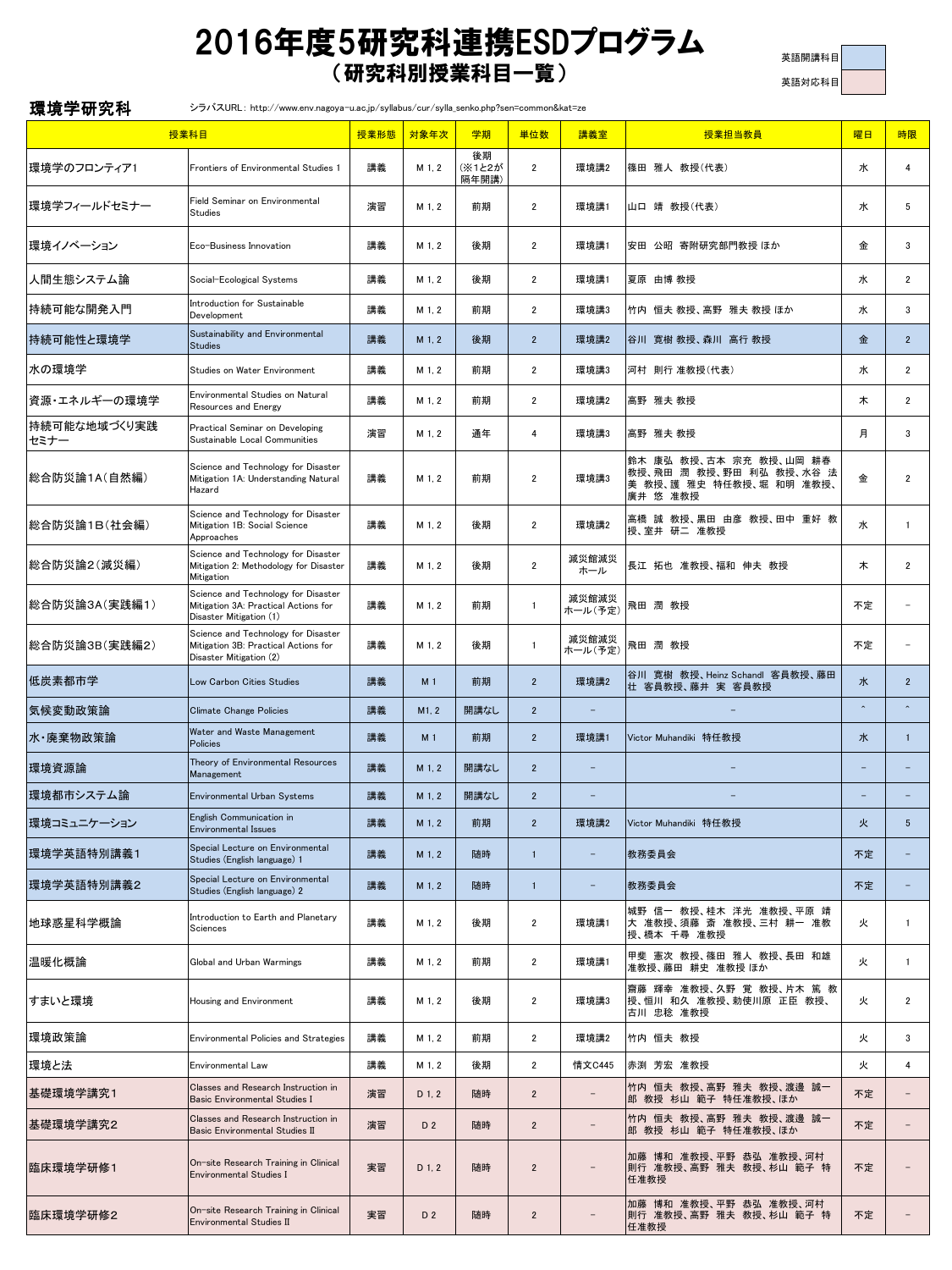|              | 授業科目                                                                                                | 授業形態 | 対象年次   | 学期   | 単位数            | 講義室          | 授業担当教員                | 曜日                       | 時限             |
|--------------|-----------------------------------------------------------------------------------------------------|------|--------|------|----------------|--------------|-----------------------|--------------------------|----------------|
| 国際開発入門       | Introduction to International<br>Development                                                        | 講義   | M 1.2  | 前期   | $\overline{2}$ | オーディトリア<br>厶 | 各教員(国際開発研究科)「代:梅村、日下] | zК                       | $\overline{3}$ |
| 日本の開発経験      | Japan's Development Experience                                                                      | 講義   | M 1, 2 | 後期   | $\overline{2}$ | オーディトリア<br>厶 | 各教員(国際開発研究科)[代:上田、島田] | zК                       | 3              |
| 開発協力論        | Development Cooperation                                                                             | 講義   | M 1.2  | 集中   | $\overline{2}$ | 未定           | 染矢 将和 (非常勤)           | 不定                       |                |
| 開発援助論        | Development Assistance                                                                              | 講義   | M 1.2  | 集中   | $\overline{2}$ | 未定           | 永石 雅史 客員教授 ほか         | 不定                       |                |
| 国際理解と地域      | International Understanding and<br>Community                                                        | 講義   | M 1.2  | 開講なし | $\overline{2}$ | 開講なし         |                       | ÷                        |                |
| NGO論         | Theory on Non-Governmental<br><b>Organizations</b>                                                  | 講義   | M 1.2  | 開講なし | $\overline{2}$ | 開講なし         | 野田 真里(非常勤)            | $\equiv$                 |                |
| 開発経済学        | <b>Development Economics</b>                                                                        | 講義   | M 1.2  | 前期   | $\overline{2}$ | 3講           | 大坪 滋 教授               | 火                        | $\overline{2}$ |
| 開発法学         | Law and Development Studies                                                                         | 講義   | M 1.2  | 前期   | $\overline{2}$ | 9演           | 島田 弦 准教授              | 木                        | $\overline{2}$ |
| 開発政治学        | Development Politics (Governance) I                                                                 | 講義   | M 1.2  | 前期   | $\overline{2}$ | 1講           | 日下 涉 准教授              | 木                        | $\overline{2}$ |
| 開発政治学II      | Development Politics (Governance) II                                                                | 講義   | M 1.2  | 後期   | $\overline{2}$ | 3演           | 岡田 勇 准教授              | 金                        | $\overline{2}$ |
| 平和構築論        | Peacebuilding                                                                                       | 講義   | M 1.2  | 前期   | $\overline{2}$ | 8演           | 西川 由紀子 准教授            | 月                        | $\overline{2}$ |
| 開発社会学        | <b>Development Sociology</b>                                                                        | 講義   | M 1.2  | 前期   | $\overline{2}$ | 7演           | 伊東 早苗 教授              | 月                        | 5 <sup>5</sup> |
| 異文化相関分析論     | Analytical Theory of Cross-Cultural<br>Correlation                                                  | 講義   | M 1.2  | 開講なし | $\overline{2}$ | 開講なし         |                       | ۰                        |                |
| アジア文化交流論     | Theory of Asian Cultural Interchange                                                                | 講義   | M 1.2  | 後期   | $\overline{2}$ | 3演           | 櫻井 龍彦 教授              | 木                        | 4              |
| 移民と定住        | Immigration and Settlement                                                                          | 講義   | M 1, 2 | 前期   | $\overline{2}$ | 9演           | サヴェリエフ・イゴリ 准教授        | ж                        | $\mathbf{1}$   |
| 文化とアイデンティティ論 | Cultures and Identities                                                                             | 講義   | M 1.2  | 後期   | $\overline{2}$ | 5演           | 内田 綾子 准教授             | 火                        | 5              |
| 国際環境協力論      | <b>International Environmental</b><br>Cooperation                                                   | 講義   | M 1.2  | 前期   | $\overline{2}$ | 情文4講         | 高村 ゆかり 教授(環境)         | 水                        | $\overline{2}$ |
| 国際環境協力論      | <b>International Environmental</b><br>Cooperation                                                   | 講義   | M 1.2  | 開講なし | $\overline{2}$ |              |                       | $\overline{\phantom{0}}$ |                |
| 持続可能な観光と開発   | Lecture on Economic Development<br>Policy and Management I (Sustainable<br>Tourism and Development) | 講義   | M 1.2  | 後期   | $\overline{2}$ | 9演           | 梅村 哲夫 教授              | 木                        | $\overline{2}$ |

生命農学研究科 研究科URL: http://www.agr.nagoya-u.ac.jp/graduate-school/grsc-kougiyouran.html

|              | 授業科目                                                    | 授業形態 | 対象年次 | 学期 | 単位数            | 講義室 | 授業担当教員                                                                                        | 曜日 | 時限 |
|--------------|---------------------------------------------------------|------|------|----|----------------|-----|-----------------------------------------------------------------------------------------------|----|----|
| 生命農学本論 I     | Principles of Bioagricultural Sciences                  | 講義   | M1.2 | 前期 | $\overline{2}$ | 7講  | 生物圏資源学専攻教員                                                                                    | 木  |    |
| 生命農学基礎講義     | Basics of Bioagricultural Sciences                      | 講義   | M1.2 | 未定 |                | 未定  | 井上 直子 講師                                                                                      | 未定 | 未定 |
| 循環資源学基礎講義    | Basics of Bioresource Cycling System<br>Science         | 講義   | M1.2 | 前期 |                | 6講  | 章 教授、渡邉 彰 教授、今井 貴規 准教<br>山内<br>授、三屋 史郎 助教                                                     | 金  |    |
| 資源生産生態学基礎講義  | Basics of Plant Production and<br>Ecology               | 講義   | M1.2 | 前期 |                | 6講  | 始彦 教授、矢野 勝也 准教授、谷口 光<br>近藤<br>教授、竹中 千里 教授、山本 一清 准教授、<br>降<br>戸丸 信弘 教授、中川 弥智子 准教授              | 金  |    |
| 地域資源管理学基礎講義  | Basics of Regional Bioresources<br>Management           | 講義   | M1.2 | 前期 |                | 438 | 太田 岳史 教授                                                                                      | 木  |    |
| 生物材料科学基礎講義   | Basics of Biomaterial Sciences                          | 講義   | M1.2 | 前期 |                | 470 | 佐々木 康寿 教授、土川 覚 教授、山本 浩之<br>教授、横地 秀行 准教授、福島 和彦 教授、吉<br>正人 准教授、松下 泰幸 准教授、山崎 真<br>田<br>准教授<br>理子 | 水  |    |
| 生命技術国際協力特論 I | International Cooperation in<br>Agricultural Sciences I | 講義   | M1.2 | 集中 | $\overline{2}$ | 未定  | 伊藤<br>香純 准教授、犬飼 義明 准教授                                                                        |    |    |

工学研究科 シラバスURL: http://syllabus.engg.nagoya-u.ac.jp/syllabus/kamoku.html?n=FyLzYnb416U%3D&k=wpX3izGdMLU%3D&p=nMlcgTJxN4c%3D

| 授業科目        |                                                               |    | 授業形態 対象年次      | 学期   | 単位数      | 講義室                           | 授業担当教員        | 曜日 | 時限   |
|-------------|---------------------------------------------------------------|----|----------------|------|----------|-------------------------------|---------------|----|------|
| 途上国開発特論Ⅱ    | Civil Engineering and Policies for<br>Developing Countries II | 講義 | M <sub>2</sub> | 後期   | $\Omega$ | $\mathcal{I}(9)$ 91           | 各教員(社会基盤工学専攻) | ж  | 5.6  |
| 河川·流域圏管理学特論 | Advanced Theory of River Basin<br>Management                  | 講義 | M1             | 前期   | ົ        | 工(9)ゼミ2                       | 戸田 祐嗣 准教授     | 火  | 3, 4 |
| 土水環境保全学特論   | Conservation and Ecotoxicology of<br>Soil and Water           | 講義 | M1             | 前期   | $\Omega$ | 工(9)ゼミ2                       | 片山 新太 教授      | ᄎ  | 3, 4 |
| 途上国開発特論 I   | Civil Engineering and Policies for<br>Developing Countries I  | 講義 | M <sub>1</sub> | 開講なし | o        | $\mathbf{\mathcal{I}}(9)$ 911 | 林 希一郎 教授      |    |      |

経済学研究科 シラバスURL: http://www.soec.nagoya-u.ac.jp/htm/graduate/grad\_sch.html

| 授業科目                         |                                                            | 授業形態 | 対象年次    | 学期 | 単位数 | 講義室 | 授業担当教員        | 曜日                   | 時限 |
|------------------------------|------------------------------------------------------------|------|---------|----|-----|-----|---------------|----------------------|----|
| 課題設定型ワークショップ<br>(資源·環境·経済成長) | Theme Workshop (Resource •<br>Environment Economic Growth) | 演習   | $M1-D3$ | 通年 |     | 演18 | 教授<br>進軍<br>薛 | 「ワークショップカレン<br>ダーを参照 |    |